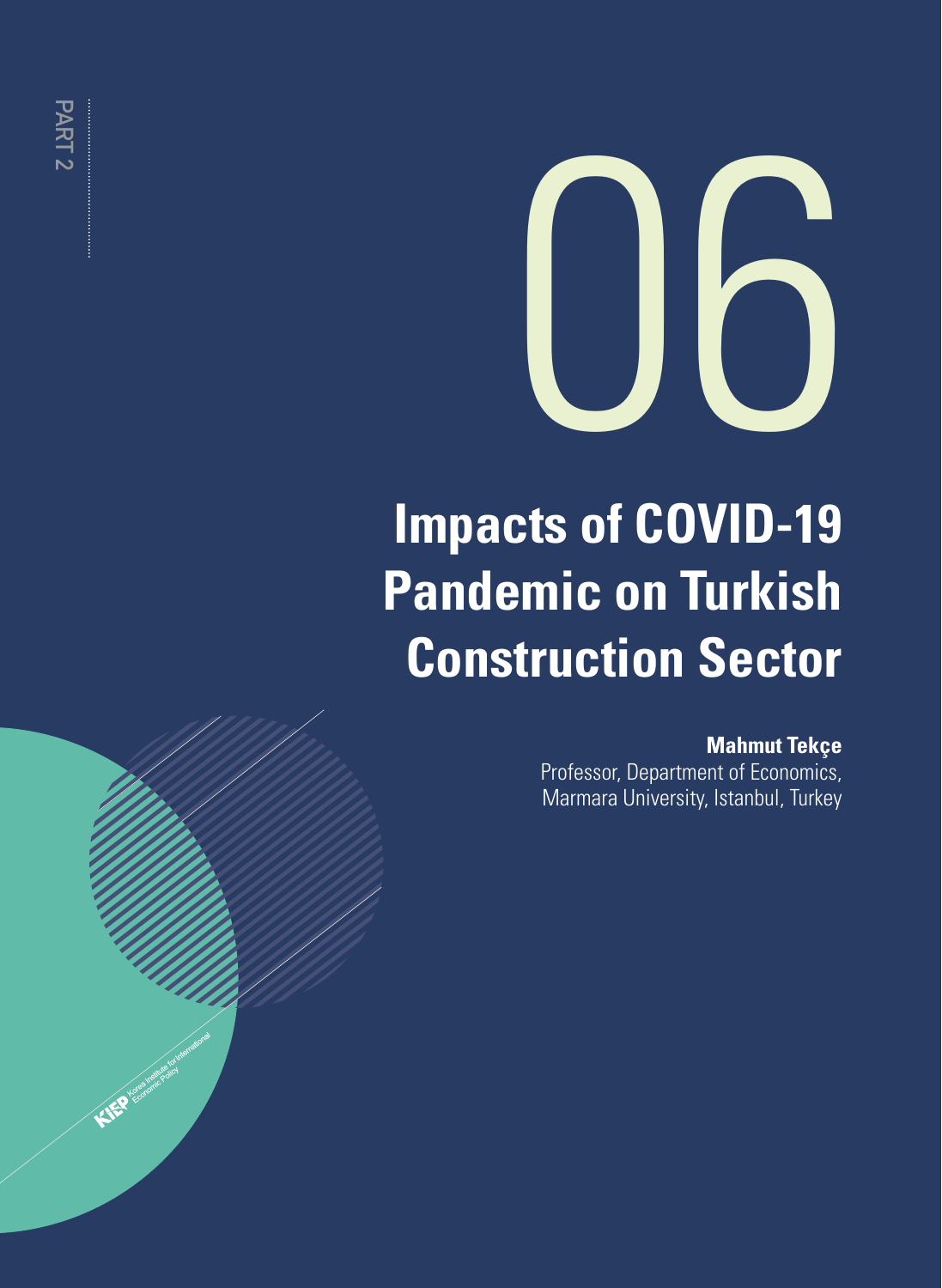KIEP Visiting Scholars Program

Visiting Scholars' Opinion Paper

Crisis and Fragility: Economic Impact of COVID-19 and Policy Responses

-

# **Impacts of COVID-19 Pandemic on Turkish Construction Sector**

### **Mahmut Tekçe**

Professor, Department of Economics, Marmara University, Istanbul, Turkey

### **1. Introduction**

Since the outbreak of the COVID-19 pandemic, the global economy faced an unexpected and unprecedented crisis as production halted or severely decreased in several locations, international trade of goods services in many sectors were seriously affected, and mobility of people within and across countries almost stopped. No country around the globe has been able to escape from the negative consequences of the pandemic; albeit in varying levels, depending on the readiness of their health services, structure of their financial systems, social and economic policies followed during the pandemic, etc. At the sectoral level, while a few industries such as online trade, information technologies and so on, benefited from these developments, most of the sectors have been severely hit by the crisis, most notably tourism, wholesale and retail commerce, manufacturing, social and personal community activities, construction and real estate activities.

The Turkish economy has also been experiencing serious impacts of the pandemic, reflected by the slowdown of GDP growth, serious depreciation in Turkish lira which does not adequately channel into rise in exports, and sharp declines in tourism revenues. Recent reports on Turkey's 2020 GDP growth foresee the Turkish economy to contract by around 5 percent (see, for example, IMF, 2020; Moody's, 2020). This study focuses on the

#### $\mathbf{m}$

Business and Industry





mtekce@marmara.edu.tr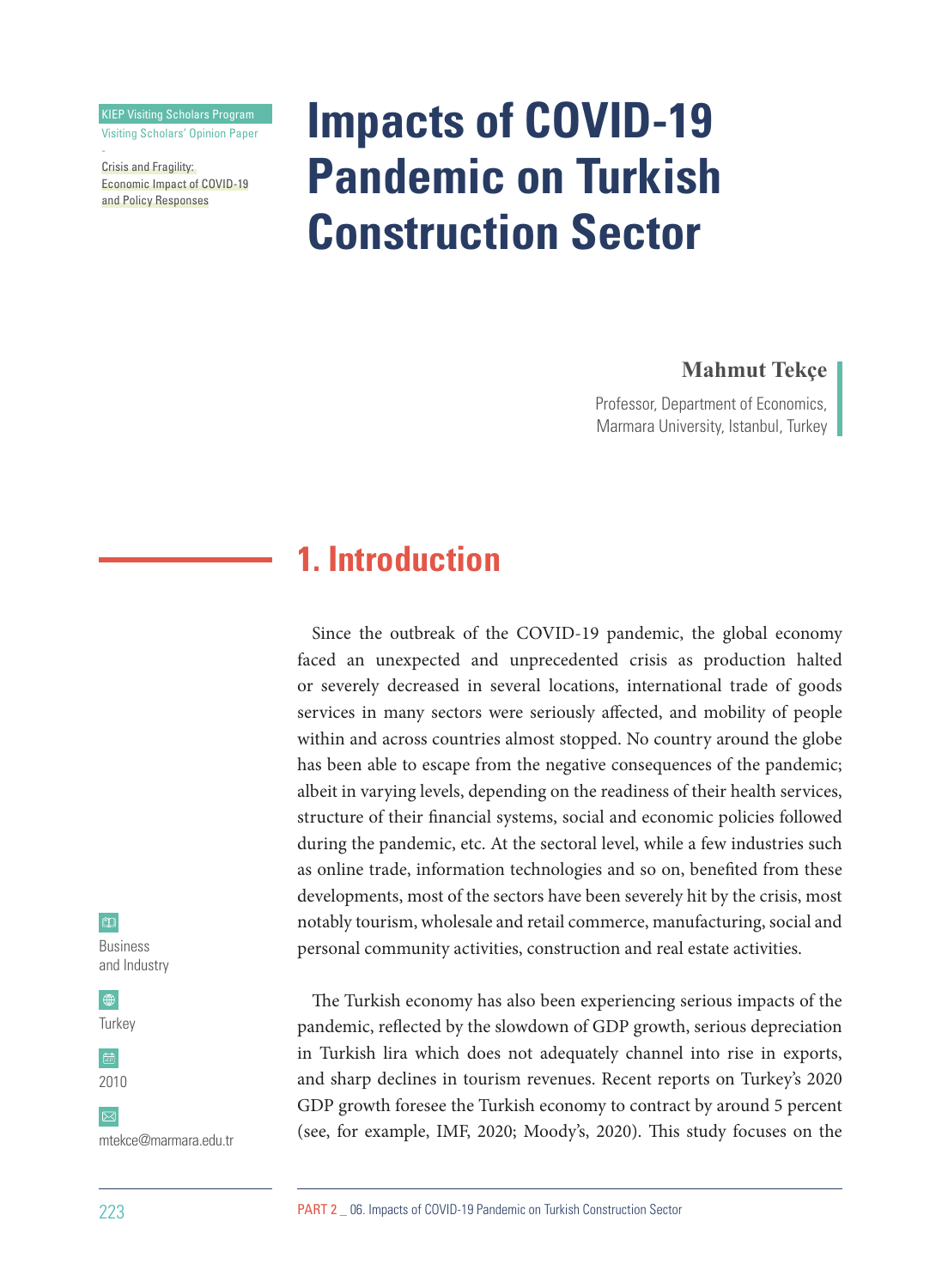impacts of the COVID-19 pandemic on the construction sector in Turkey, by summarizing the effects of the pandemic on Turkish economy, the role of the construction sector and interpretation of the latest developments in the sector with the recent data.

## **2. Impact of the pandemic on Turkish economy: Early studies**

In the course of the COVID-19 pandemic, several studies have been carried out in order to analyze and estimate the impacts of the pandemic on different sectors of Turkish economy. Due to the limitations of data in such a short period of time, these studies developed a set of assumptions based on observations and inferences. The first detailed study to examine the effects of the pandemic on production and employment in different sectors of Turkish economy was conducted by Taymaz (2020). By using the Input-Output and Supply Use Tables, Taymaz (2020) found that the Turkish economy may experience a shrinkage between 3.2 percent and 12 percent annually according to different scenarios. Özatay (2020), on the other hand, has found that the economy can be exposed to a shock wave that will create a contraction of up to 32 percent.

In their macroeconomic outlook for the Turkish economy, Fitsch (2020) took the global demand collapse in the production process, into consideration and expected a contraction in national income in 2020 by 3.4 percent. Fitsch forecasts that the demand for Turkey's exports will decline by 40 percent, while the balance of payments will deteriorate moderately. In parallel with this, the IMF's World Economic Outlook report (2020) expects that the contraction in the world economy would be 3.7 percent, while contraction in the Turkish economy is expected to be around 5 percent.

The study by Bayar et al. (2020) followed a different path and focused on households and used the micro data of the Income Living Conditions Survey of TURKSTAT. This study determined how each sector could be affected by assigning an "impact value" to each sector based on various observations and estimations, in a range of 1 to 5, where 1 is "Very Bad" and 5 is "Very Good". For different scenarios, Bayar et al. (2020) estimated that employment level would fall from 45.6 percent to a range of 43.4 percent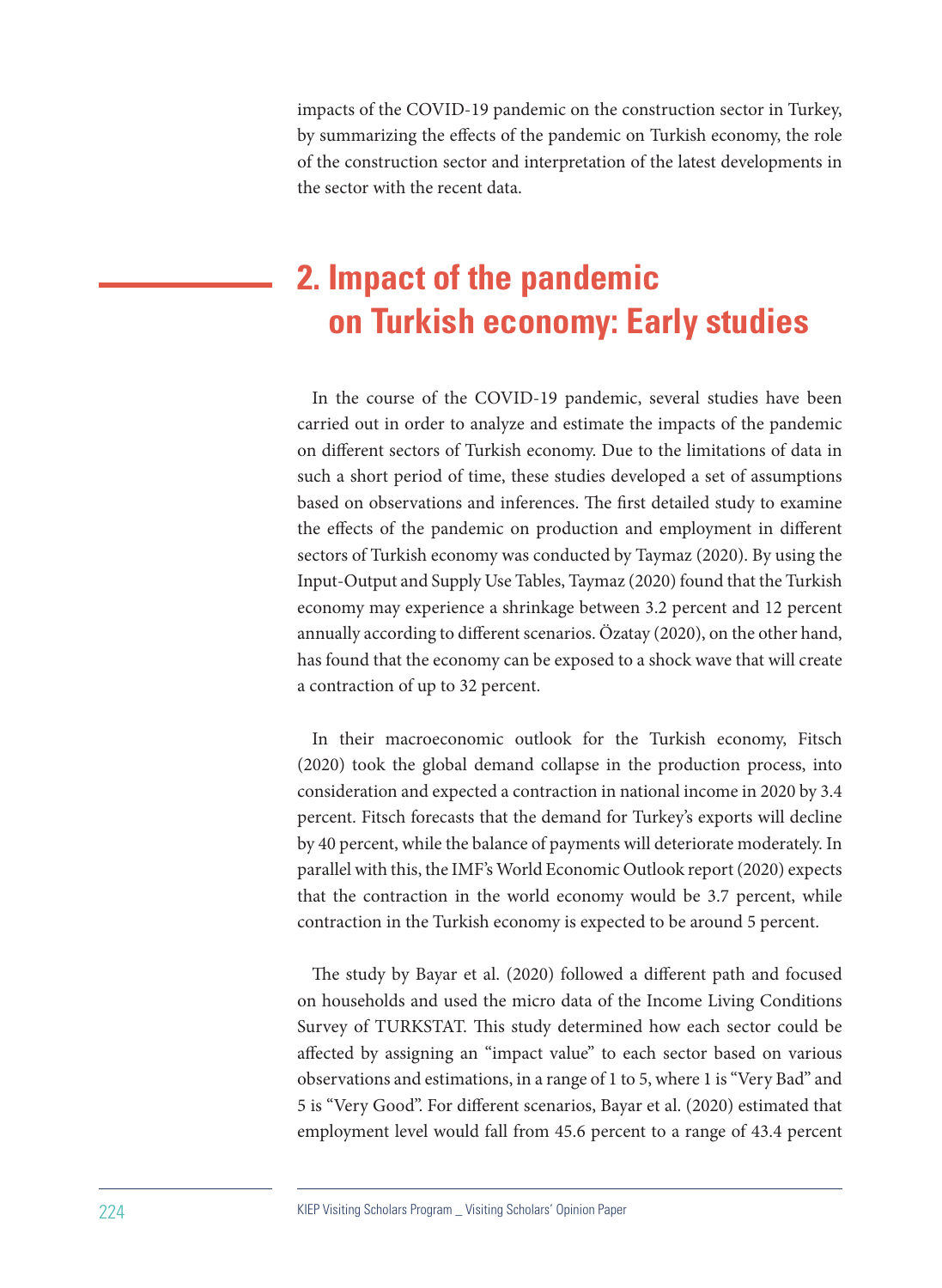to 37.8 percent, the share of the poorest 20 percent of the society in total income would fall from 6.5 to 5.6 percent and income distribution would deteriorate significantly.

The general equilibrium analysis of the COVID-19 pandemic on Turkish economy by Voyvoda and Yeldan (2020) shows that the first (upon-impact) economic effects of the restrictions due to the COVID-19 outbreak will be an contraction of 26.7 percent per annum in national income, a decrease in total employment by 22.8 percent, from 28.2 million to 21.8 million, where the unemployment rate would increase from the 2019 average of 14.2 percent to 33.7 percent. There will be a significant fall in household private disposable income, leading to a decrease in total private consumption expenditure demand. Besides, investment expenditures are estimated to contract by 66.7 percent. Due to unfavorable conditions in the global markets, the expected loss in total export revenues is 27.8 percent, and the decrease in import demand is 29.5 percent. A study conducted by Voyvoda and Yeldan (2020) expects a depreciation in the Turkish lira at a level over 30 percent.

### **3. Construction Sector in Turkey**

The construction sector has been playing an important role in growth and has been seen as one of the driving forces of the Turkish economy in the last two decades. With the implementation of the IMF stabilization program between the end of 2001 and 2008, an emphasis has been put on construction of infrastructure, which was followed by a general growth in the construction sector as a whole. The present government that came into power in 2002 also gave significant importance and provided important privileges to the construction sector. Hence, the sector has indeed been one of the important determinants of economic growth, especially in the period from 2002 to the 2008 global crisis. According to TURKSTAT (2020) data, the construction sector grew by 17.3 percent in real terms in the 2002-2007 period, increasing its share in GDP from 4.5 percent to 6.8 percent. The sector, which contracted in 2008 and 2009, later experienced a rapid recovery and recorded a higher growth than GDP with an average real growth of 11.1 percent between 2010 and 2017. In 2017, the share of construction activity in GDP reached 8.6 percent. However, the sector experienced a significant contraction in real terms in 2018 and 2019 due to factors such as the increase in the exchange rate, global economic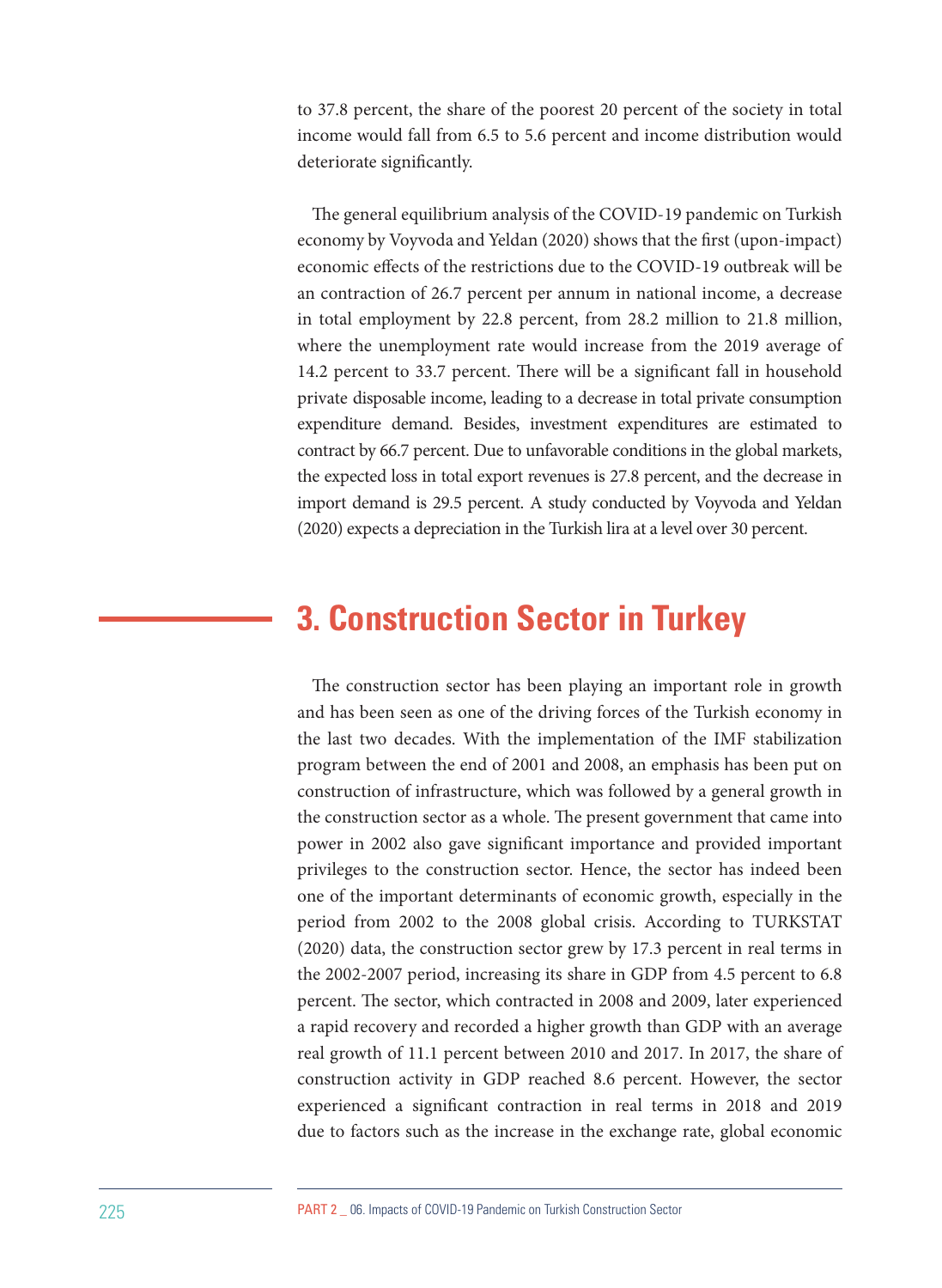uncertainties, increasing foreign trade protectionism, and savings policies in public expenditures. The total production level of the construction sector in 2019, at current prices, is approximately 232 billion TL, and its share in GDP is 5.4 percent. However, considering the contribution of other sectors that provide input to the sector and continue their activities depending on the developments in this sector, the share of the construction sector in GDP is around 30 percent (INTES, 2020).

In addition to having a strong presence in the domestic economy, the Turkish construction sector has been in the process of becoming an important actor in international markets. To meet the requirements of the IMF and keep up with globalization, Turkey has liberalized its economy in many aspects and introduced several policies that promote greater trade openness. These developments were projected in the growth of the construction sector both through expanding the market for it, thanks to trade liberalization, and by increasing its competitiveness, thanks to macroeconomic stability. On top of all that, the government granted an immense amount of subsidies to support the sector's chances of reaching international standards. As a result, the Turkish construction sector secured a strong presence in the Middle East, Africa, Russia, and other CIS countries, especially in the last decade. As of now, Turkish construction firms offer various types of construction services through increased skills and cooperation with leading international firms (Düzgün-Öncel, 2019: 163-4).

The construction sector, along with being a significant component of Turkey's GDP, creates large levels of value-added and, as a result of being a labor-intensive sector, contributes to the economy by bringing about major employment opportunities. As of now, there are 1.3 million employees in the construction industry in Turkey, which makes up to 5.2 percent of total employment (TURKSTAT, 2020). Along with these, it is a sector in which intersectoral relations are quite intense and, therefore, it is a sector which contributes to economic growth both through its direct effects and through interactions with other sectors. It is worth noting that the finished products of the construction sector are considered to be investment goods, thus, these goods are not only used for their functions but for the creation of other goods and services. Each activity carried out in the construction sector can affect other related sectors due to its relationship with the inputs used in the production process. The sector, due to its input-output relations with more than two hundred other sub-sectors in Turkey has wide effects on value added and employment in the Turkish economy. The construction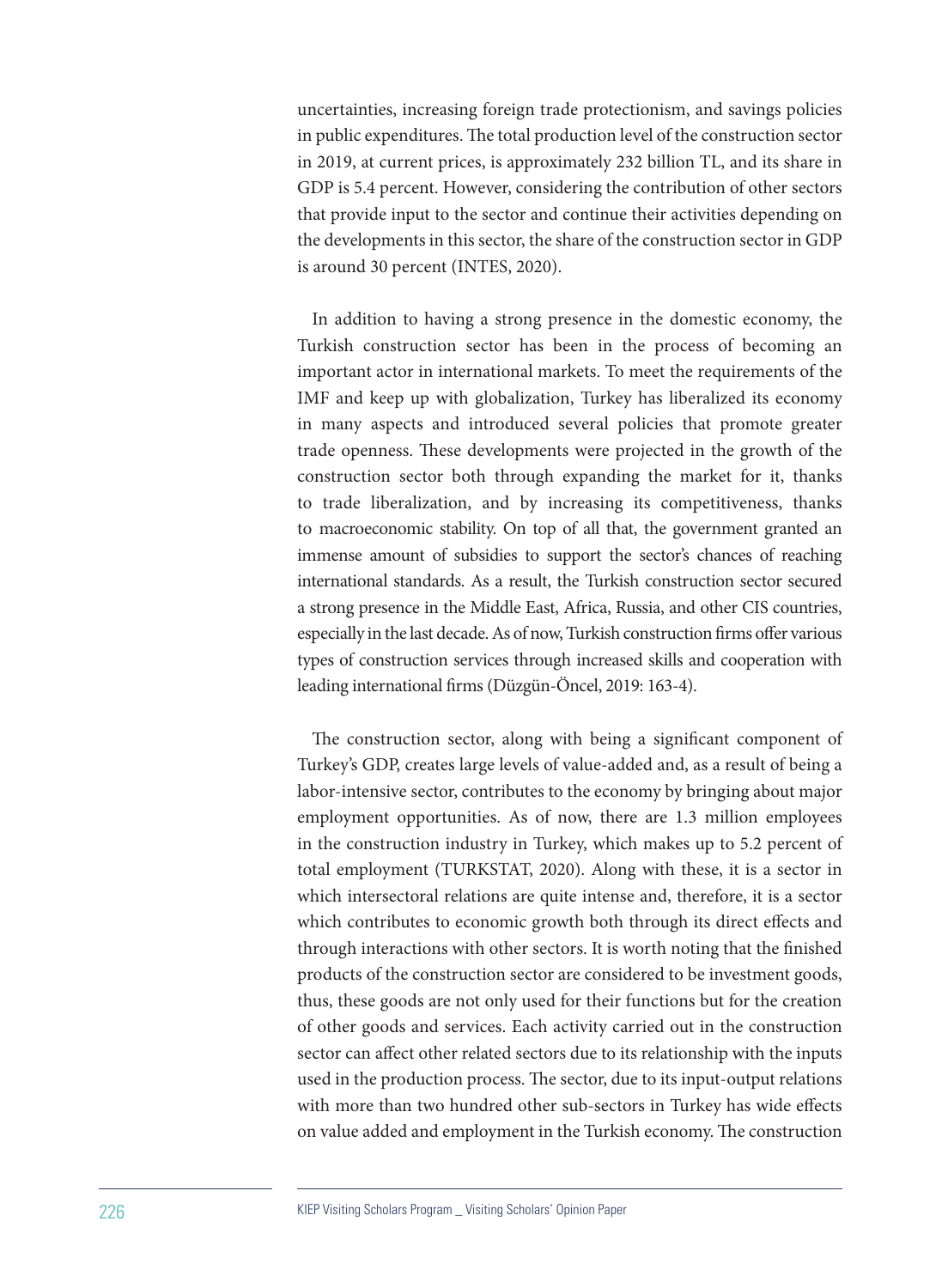sector is largely based on national capital and labor, as well as playing contributing to Turkey's international trade and also playing a notable role in the global value chains (Küçük and Tekçe, 2020). However, this closely tied relationship between the construction sector and economic growth, increases the sector's susceptibility to volatile macroeconomic conditions. This is why the crushing economic effects of the COVID-19 pandemic have been more apparent in the construction sector than in many others.

## **4. Impact of COVID-19 on the Construction Sector in Turkey**

Because of the COVID-19 pandemic, the construction sector has been getting serious hits all around the world through closing of construction sites, cancellations of projects, supply chain disruptions, and cash stagnations. As the construction sector is linked to over two hundred subsectors, any disturbance in one of them is expected to create a ripple effect in the construction sector. In Turkey, not so different than in many other developing countries, construction takes up an especially important part of the economy. Therefore, aforementioned disruptions in the sector have caused a greater negative overall impact than they would have in a less dependent, more developed economy.

When we evaluate the above-mentioned studies about the impacts of the pandemic on Turkish economy with a focus on the construction sector, we see that all studies report and expect serious losses in the sector. For example, Bayar et al. (2020), in their "impact value" of the pandemic to each sector, in a range of 1 to 5, label the impact of the COVID-19 pandemic on Turkish construction sector as 1 - "very bad". The study expects very serious production and employment losses in the construction sector in the course of the pandemic.

According to Voyvoda and Yeldan (2020), construction is among the top five sectors that will experience the highest real production contraction relative to 2019 by sectors along with accommodation and food services, tourism, air transport and iron and steel, with an expected fall in real production of 48.75 percent. They estimate that private consumption expenditures fall by 22.26 percent and exports fall by 47.77 percent. Voyvoda and Yeldan (2020) stress that, if a labor-income support policy is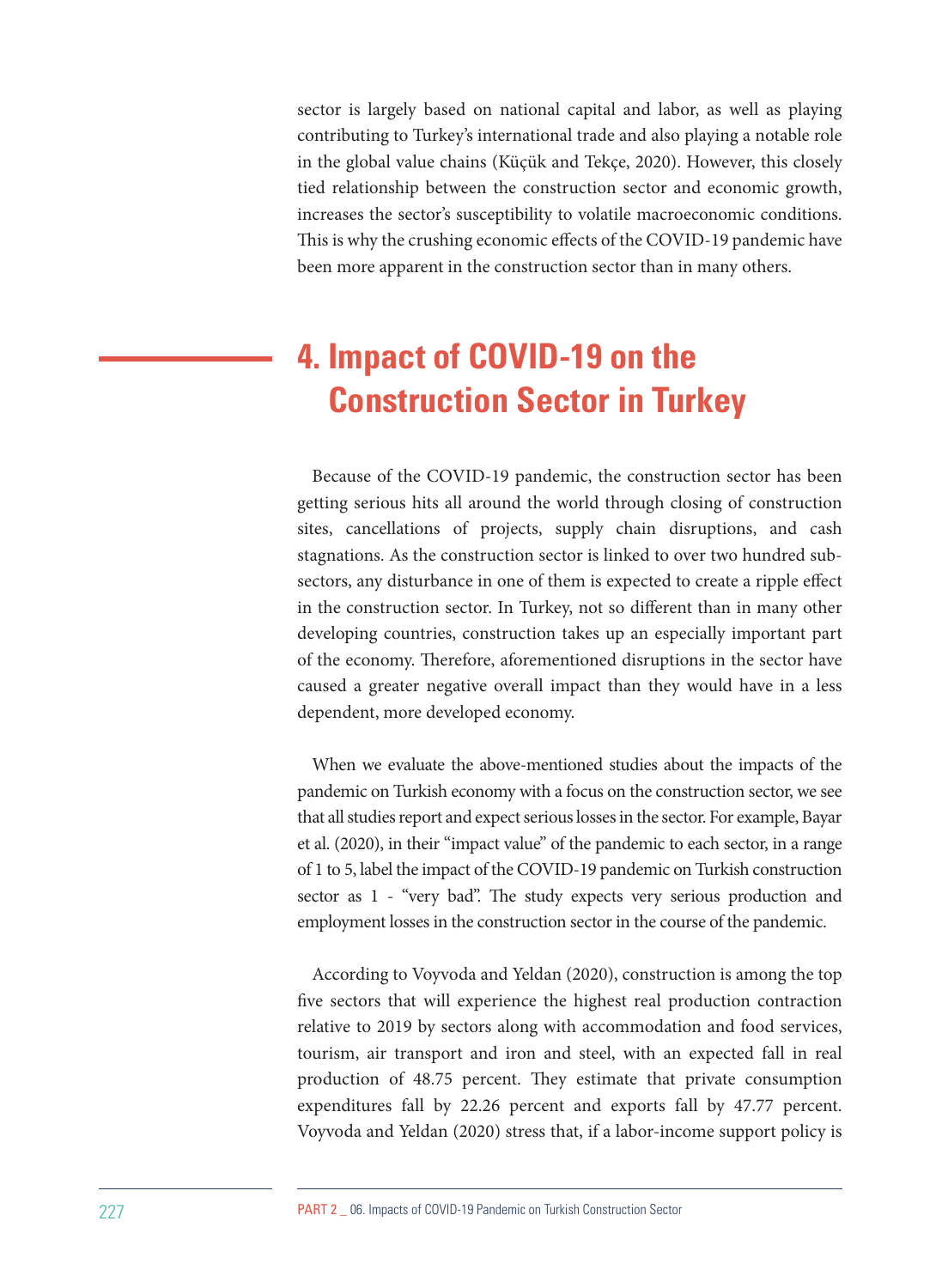implemented, the decline in production in the construction sector will be limited to 21.53 percent.

As a matter of fact, the construction sector in Turkey has already been experiencing hardships in the last few years, resulting in its negative growth rates, and 2020 has been no exception. Figure 1 shows that the sector contracted by 1.5 percent in the first quarter of 2020. The interesting part of this is that the overall economy and many sectors grew in the first quarter of the new year. The only sub-sector to shrink was the construction sector. Thus, the construction sector shrank seven quarters in a row. As the problems arising from its own dynamics that lead to shrinkage in the construction sector continue, let alone the external shocks due to the COVID-19 pandemic, the sector is expected to shrink in the rest of the year.

Another point worth noting is that in the recent years, the relationship between the construction sector and economic growth started to fade away. The positive relationship between the construction sector and the overall growth of the economy first weakened and then a significant break occurred. Table 1 shows that in 2018, while the economy grew by 2.8 percent, the construction sector contracted by 2.1 percent. In 2019, while the economy grew by 0.9 percent, the construction sector contracted by 8.6 percent. In the first quarter of 2020, the economy grew by 4.5 percent, but the construction sector shrank by 1.5 percent. The divergence between the sector and economic growth is getting stronger.



Source: TURKSTAT (2020)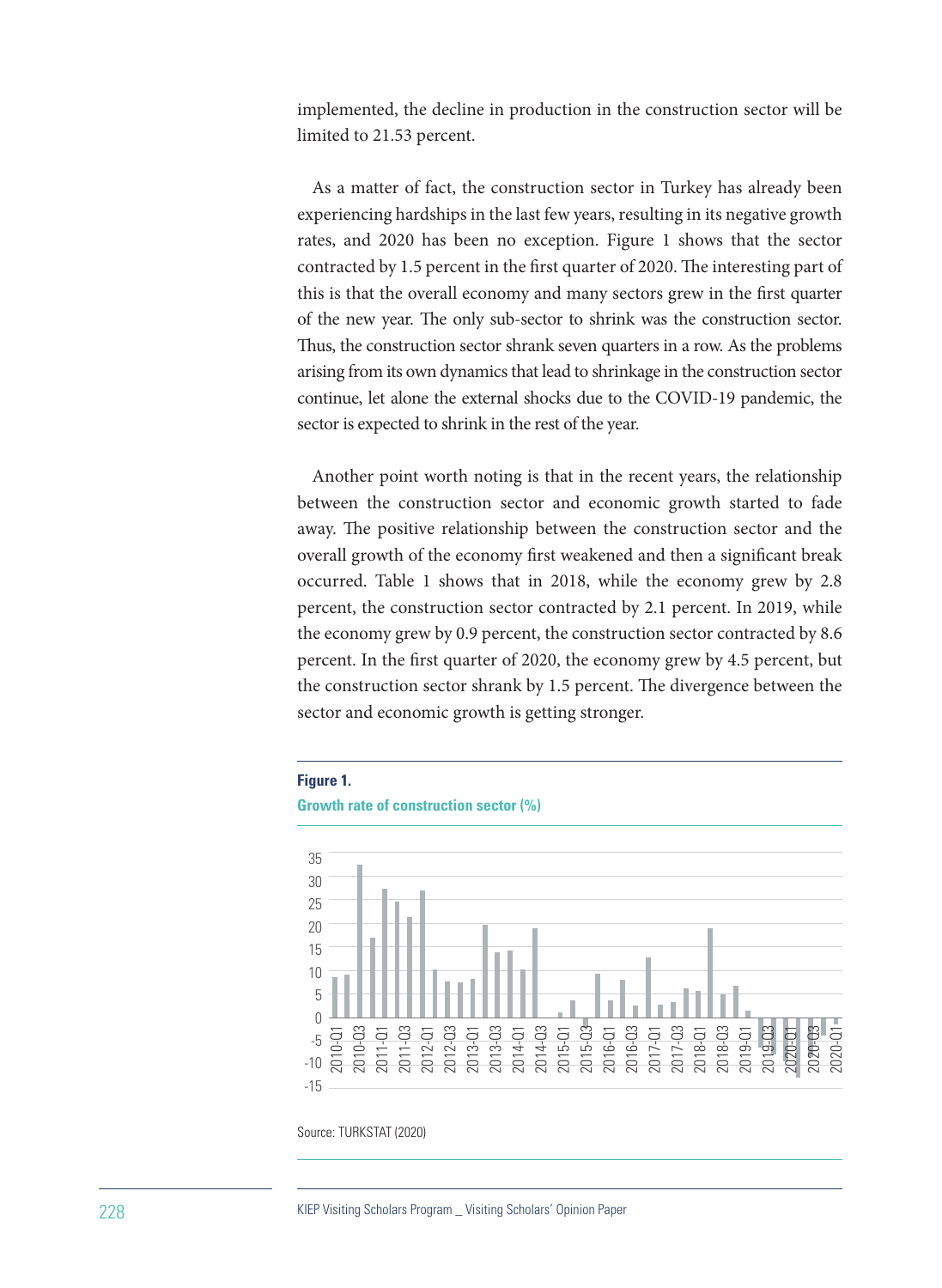#### **Table 1.**

|  | Growth rates of construction, real estate and GDP (%) |  |  |  |
|--|-------------------------------------------------------|--|--|--|
|--|-------------------------------------------------------|--|--|--|

| <b>Period</b>  | <b>Construction</b> | <b>Real Estate</b> | <b>GDP</b> |
|----------------|---------------------|--------------------|------------|
| 2016           | 5.4                 | 3.6                | 3.2        |
| 2017           | 9.0                 | 2.3                | 7.5        |
| 2018 01        | 6.8                 | 3.8                | 7.4        |
| 2018 02        | 1.5                 | 0.8                | 5.6        |
| 2018 03        | $-6.3$              | 2.3                | 2.3        |
| <b>2018 Q4</b> | $-7.8$              | 4.8                | $-2.8$     |
| 2018           | $-2.1$              | 2.9                | 2.8        |
| 2019 01        | $-9.3$              | 1.6                | $-2.3$     |
| 2019 02        | $-12.7$             | 2.7                | $-1.6$     |
| 2019 03        | $-8.3$              | 2.4                | 1.0        |
| 2019 04        | $-3.8$              | 3.1                | 6.0        |
| 2019           | $-8.6$              | 2.5                | 0.9        |
| 2020 01        | $-1.5$              | 2.4                | 4.5        |

Source: TURKSTAT (2020)

Despite how valuable the construction sector is to the public and to the government, construction expenditures shrunk substantially this year. Figure 2 depicts that in the first quarter of 2020, construction expenditures decreased by 6.8 percent at current prices compared to the same quarter of the previous year and were realized as 137.5 billion TL. Considering the annual increase in construction costs, construction expenditures contracted by 19 percent in real terms. In April, construction jobs experienced a very sharp contraction with the effect of the COVID-19 outbreak. The level of construction works dropped by 36.4 points in April compared to the previous month, the result of the cessation of many economic activities. In May, a gradual return to economic activities began. Accordingly, employment levels in the construction sector increased by 5.0 points in May, followed by an increase of 19.1 points in new business orders received by the sector in June and 21.5 points increase in July (TURKSTAT, 2020).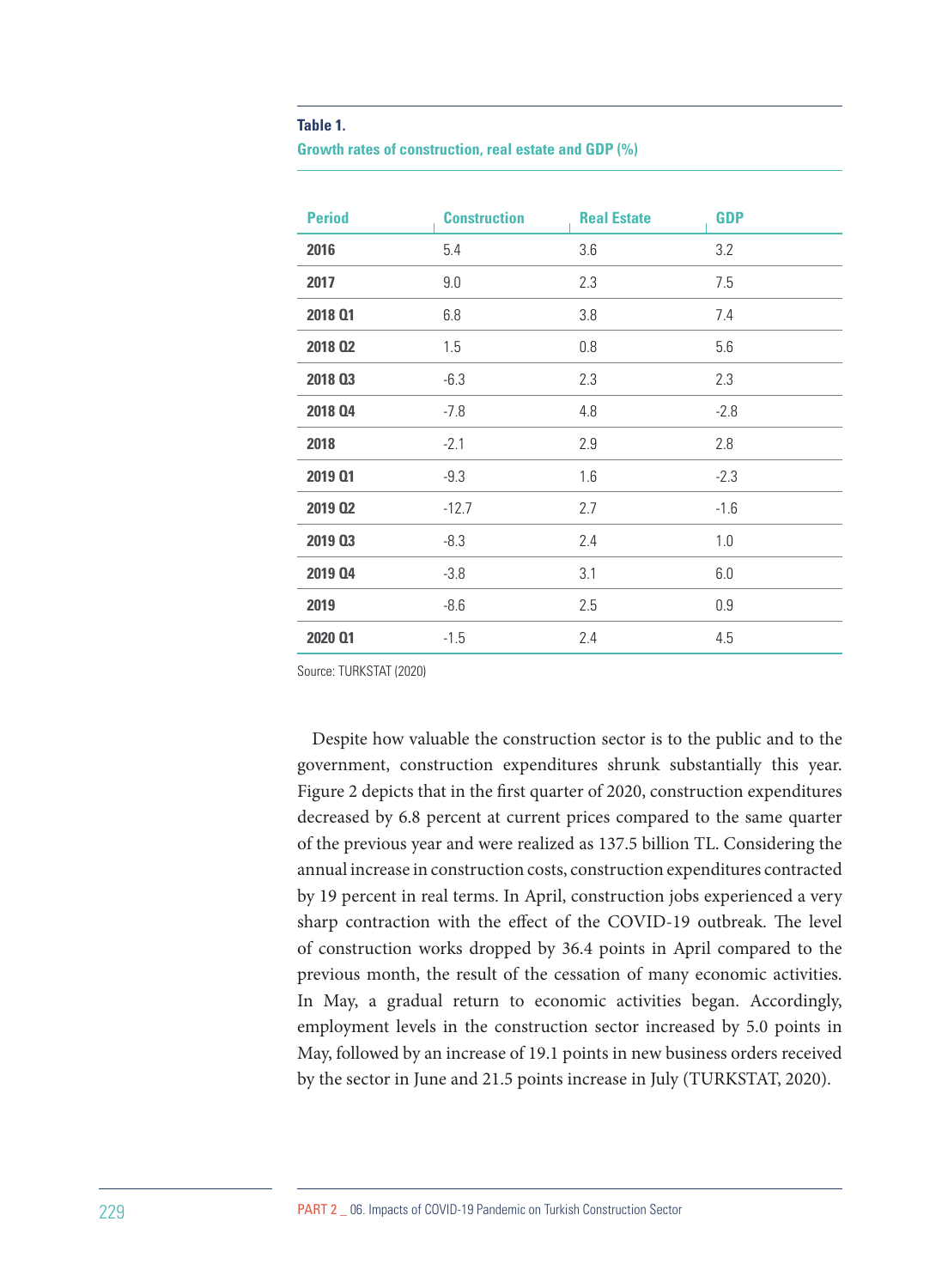

When we observe the levels of international trade for inputs of production of the construction sector, the story remains more or less the same. Exports of construction materials declined significantly in May. In May 2020, exports of construction materials decreased by 42.3 percent compared to May of the previous year and decreased to 1.27 billion dollars. The sharp monthly export drop in May was due to the effects of the COVID-19 outbreak. The isolation measures, which were put into force as a result of the COVID-19 outbreak, negatively affected exports. In May, with the negative effects of the COVID-19 pandemic, imports fell by 28.1 percent compared to the same month of the previous year and decreased to 465 million dollars. Despite the increase in imports of construction materials in the first quarter of the year, the effects of the COVID-19 pandemic in the April-May period led to a sharp contraction in those imports. The upward trend in imports of construction materials will depend on domestic construction activities and is not expected to be realized soon.

Starting from May 2020, two factors helped the construction sector to make a rapid recovery: (i) relative easing of the quarantine measures and controlled return to economic activities thanks to lower numbers of COVID-positive cases, and (ii) historically low interest rate policy of Turkish government and the Central Bank that makes it more advantageous to access housing loans. These two factors combined, construction sector confidence index significantly improved from May to August 2020, but declined again in August mainly due to sharp currency depreciation in that month and increasing concerns about a second wave of COVID-19 quarantine measures (Figure 3).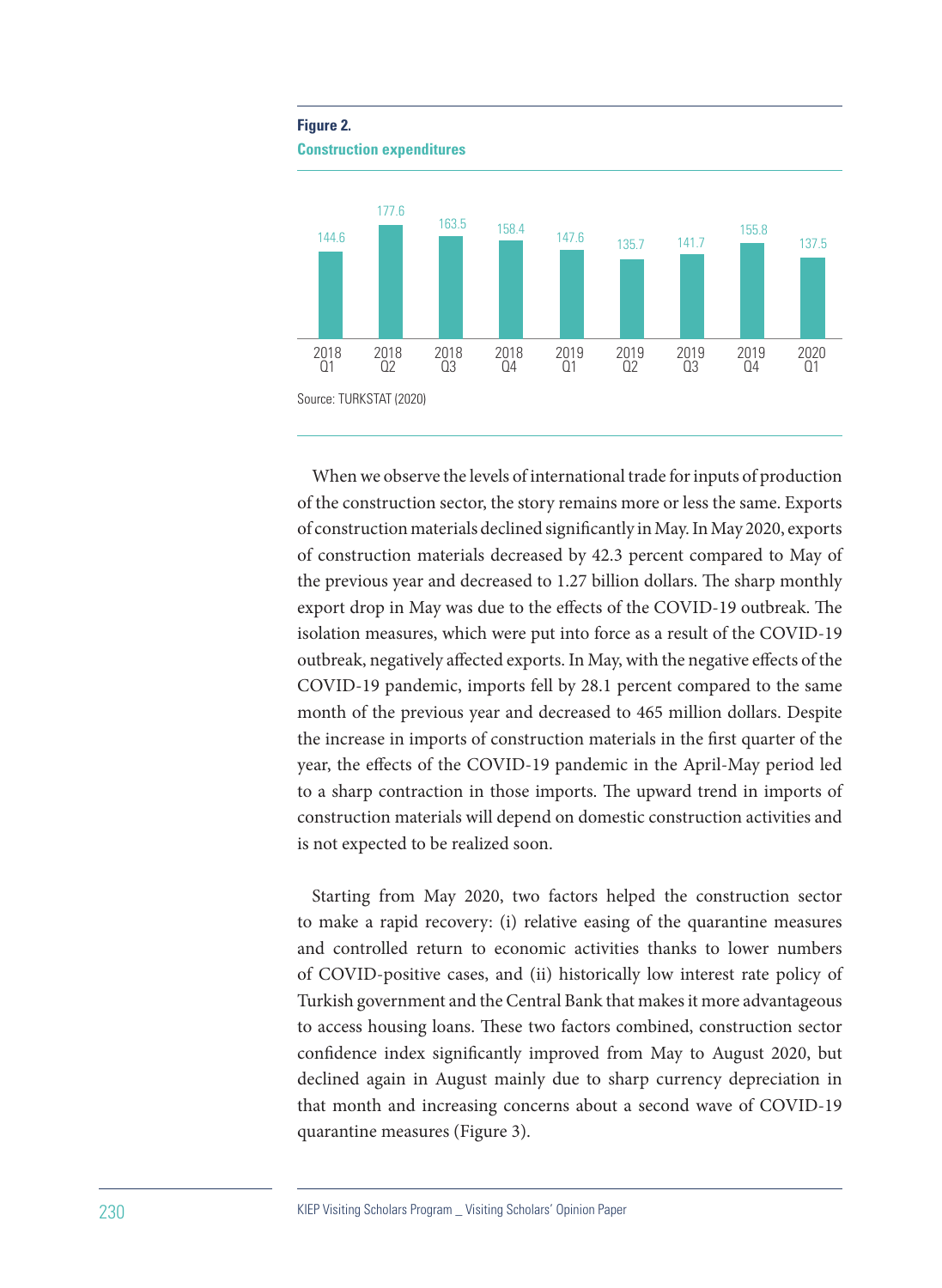#### **Figure 3.**





Figure 4 below shows the building activity over the past three months, which is an index based on individual questions concerning the construction sector tendency, and tells a very similar story. The sector entered a crisis period in mid-2018 as the building activity declined sharply. Its recovery after June 2019 faced a sudden stop and fall when the COVID-19 pandemic hit the economy. With normalization of the economic and social life after May 2020, the construction sector has largely returned to its activity that reached and exceeded the pre-COVID-19 period.



231 PART 2 \_ 06. Impacts of COVID-19 Pandemic on Turkish Construction Sector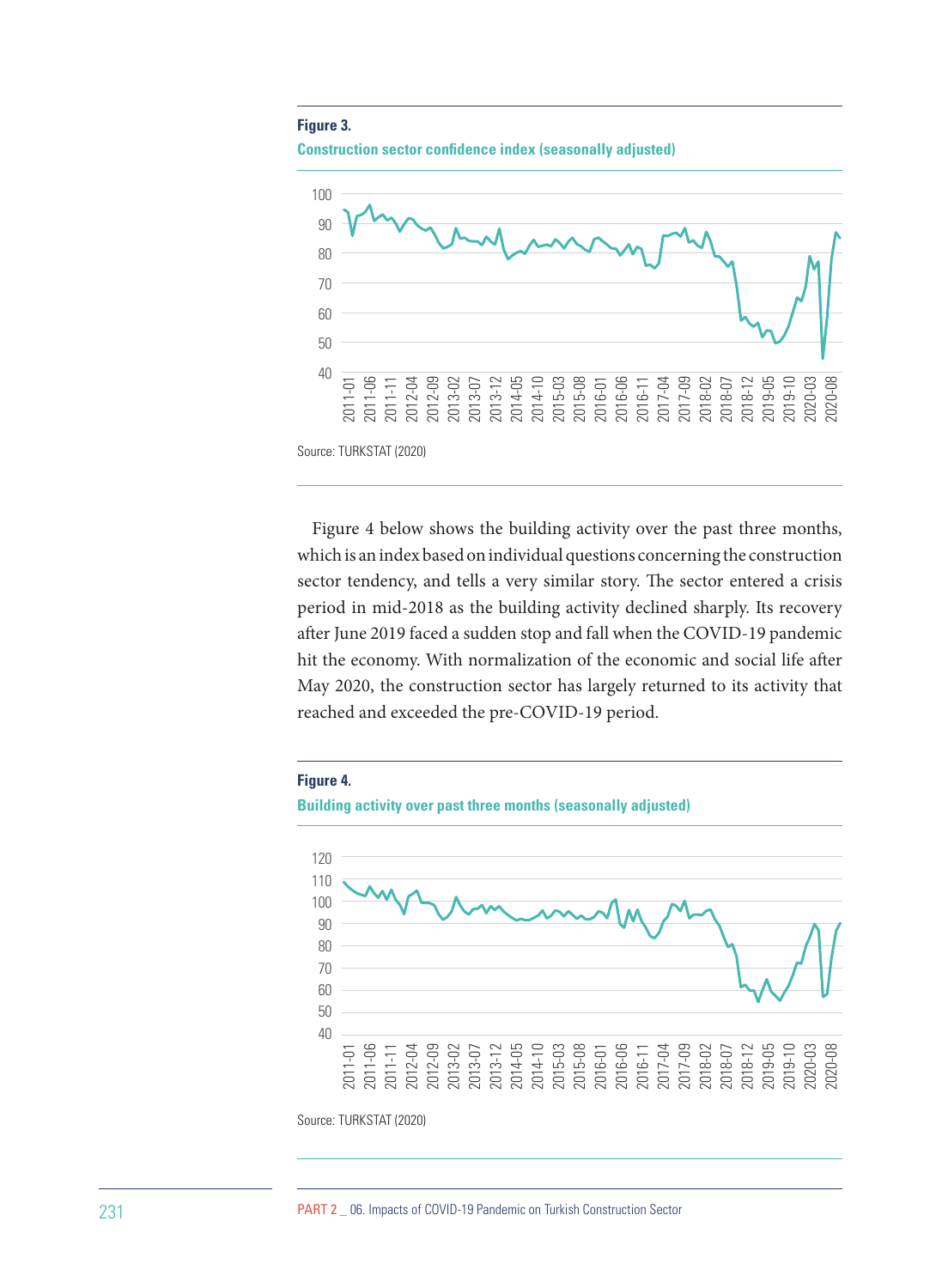New job orders received in the construction sector (Figure 5) also fell sharply during the first months of the COVID-19 outbreak, rapidly recovered when the two factors mentioned above, normalization and favorable interest rates, fueled the sector, but the latest data reveals a downward trend, similar to Figure 3. Although it is positive that in addition to the return to existing jobs, new job orders increased in the sector, it is early to claim that the construction sector fully recovered from its crisis as it is very likely that the expected second wave of the pandemic may create a downward trend in the sector.

#### **Current level of orders in construction sector (seasonally adjusted)** 80 75 70 65 60 55 50 45 40 35 30 2011-01 2011-06 2011-11 2012-04 2012-09 2013-02 2013-07 2013-12 2014-05 2014-10 2015-03 2015-08 2016-01 2016-06 2016-11 2017-04 2017-09 2018-02 2018-07 2018-12 2019-05 2019-10 2020-03 2020-08

#### **Figure 5.**

Figure 6 shows the housing sales (left axis) and housing loan interest rates (right axis). When we examine housing sales, we see a rather interesting figure - a decline in housing sales since January 2020, reaching extremely low levels in April and May 2020 with the impact of the COVID-19 outbreak and the restriction measures. This was followed by a historical jump to unprecedented levels until July 2020. Similar to the previous figures, both the return to economic and social life started and very low interest rate housing loan campaigns fueled these housing sales. The Association of Turkish Construction Material Producers expects that housing sales will normalize in the coming months (IMSAD, 2020: 7).

Source: TURKSTAT (2020)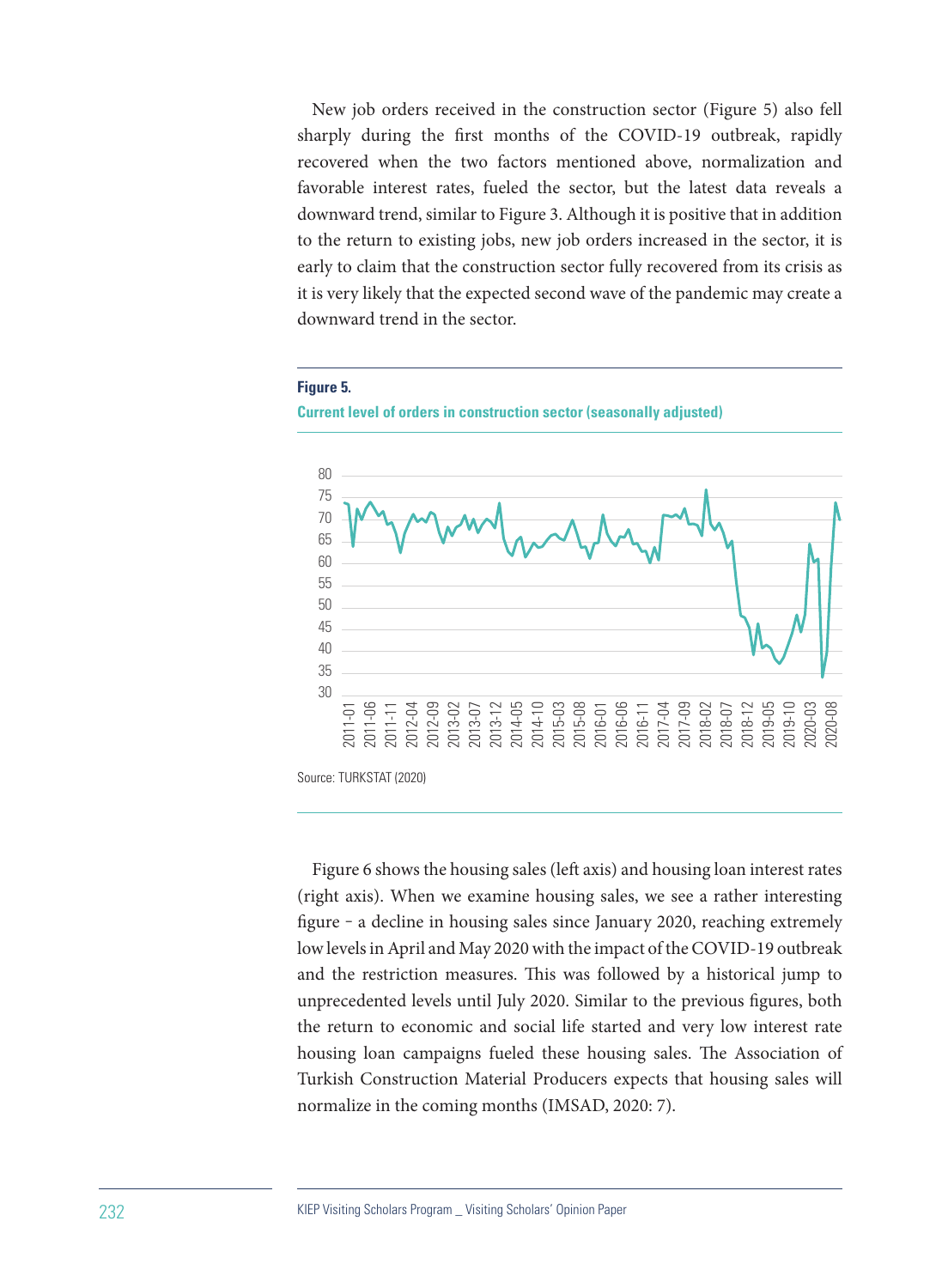#### **Figure 6.**





Source: Central Bank of Turkey (2020)

Construction of houses is a very important driving force of the Turkish construction sector. There exists a significant new housing stock, and as they are sold, new housing constructions gain momentum. In order to understand the boom in sales after May 2020 depicted in Figure 6, we need to talk about the interest rate policy of the Central Bank of Turkey and the resulting credit boom. With the COVID-19 outbreak, housing sales, which were already stagnant for some time, sharply declined. As a policy response to that, the government started campaigns to make mortgage loans more attractive and followed a negative real interest rate policy, and this revitalized housing sales. Figure 7 below illustrates housing loan interest rates and consumer price index (CPI) in Turkey in the last five years. As seen in the figure, before May 2020, there were very few periods where housing loan interest rates are lower than the CPI (in other words a negative interest rate) and in those periods the difference between interest rates and CPI was very small. However, between May and July 2020, the housing loan interest rates have been cut as low as around 9 percent while CPI has been around 12 percent. This unprecedented favorable interest rate led to the steep increases in housing loans which naturally reflected to the aforementioned rise in housing sales in those months (Figure 6). However,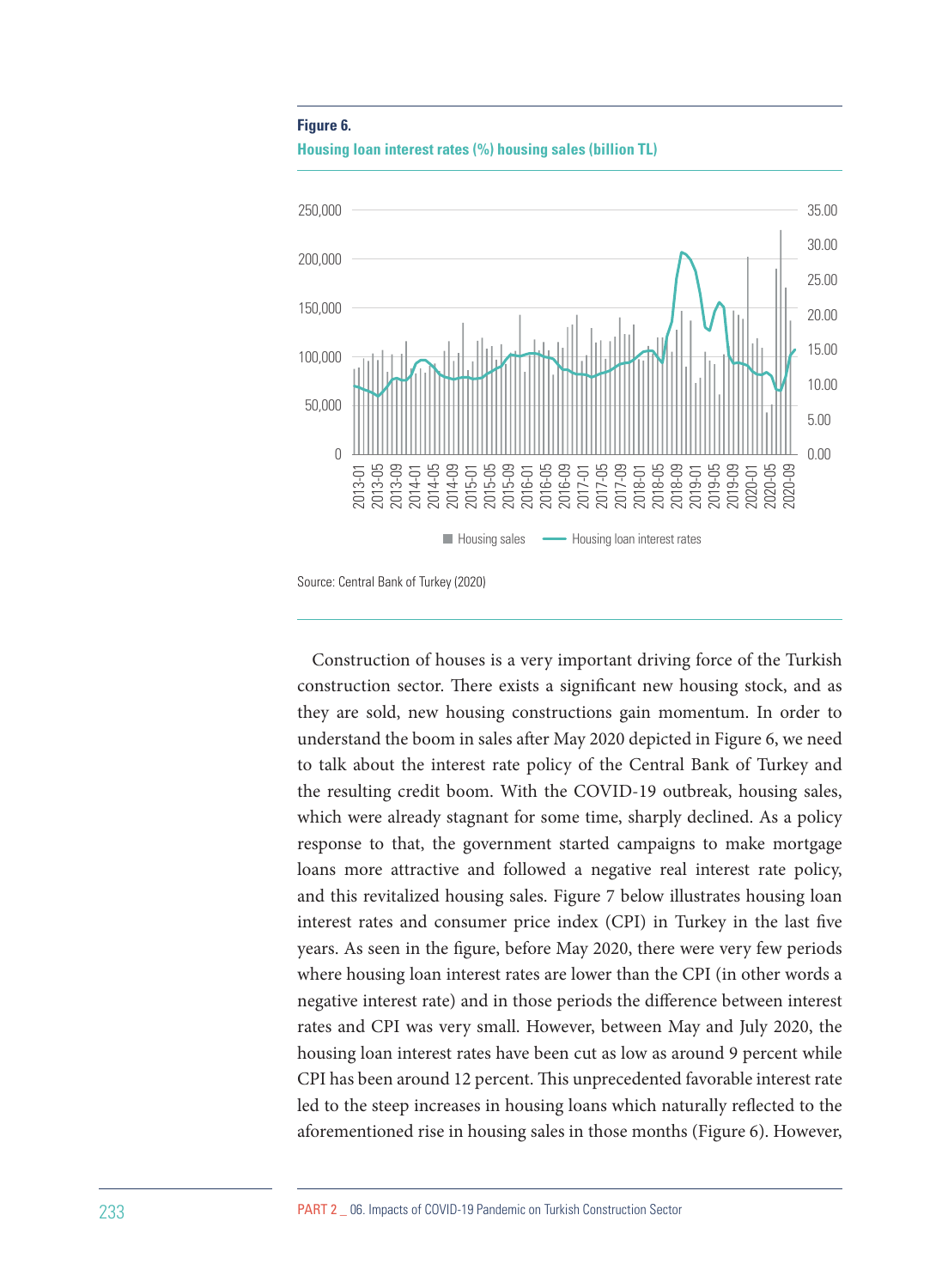the increase in loan interest rates above the CPI level after August 2020 led to an immediate sharp fall in housing sales. This is a clear indicator showing that the upward trend in housing sales, and thus in the construction sector, was mostly a result of very low rates of interest, and with non-negative real rates, the negative impacts of both COVID-19 pandemic and other adverse economic conditions become more visible.



**Figure 7.**



Source: Central Bank of Turkey (2020)

Fast policy response to the construction sector that was shaken by the COVID-19 pandemic led to a quick recovery and created optimism in the sector reports (see, for example, the July report of the Association of Turkish Construction Material Producers, IMSAD, 2020). But, as the same report stresses, it is more important to have a healthy and stable recovery in the sector. With the gradual decrease in this policy support in the coming months, the construction sector will continue its activities with its own dynamics and this will bring a normalization after a rapid recovery in the construction sector activities (IMSAD, 2020: 3).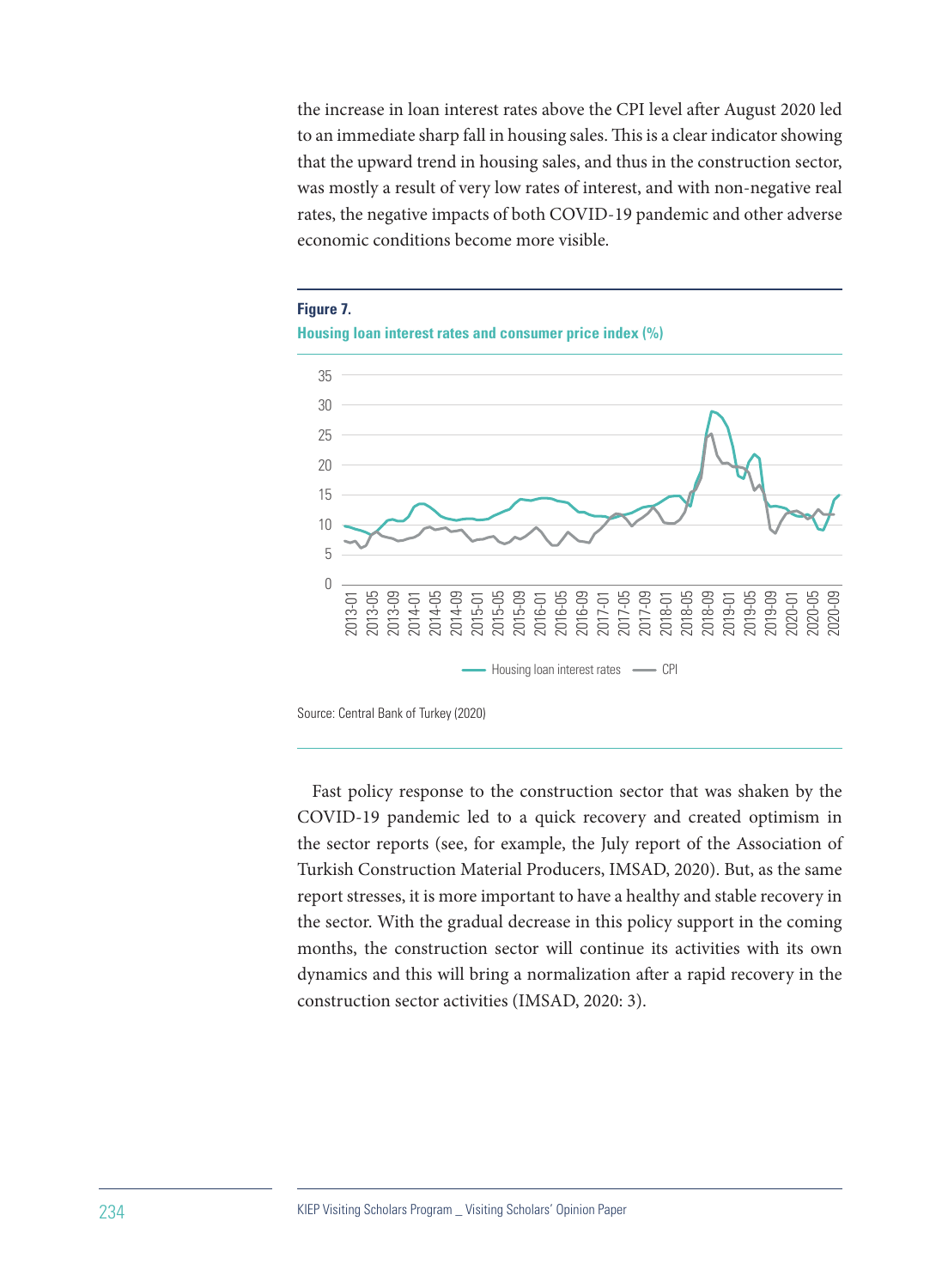### **5. Impact of COVID-19 on employment**

COVID-19 pandemic has affected the Turkish economy in numerous ways, one of which through employment. In Turkey, according to the official records, unemployment has increased by 0.1 percent in May 2020 compared to May 2019. This figure may look reasonable, but severely, total employment has decreased by more than 2.4 million people which reduced employment rate to 41 percent from its 2019 level of 45.5 percent. Figure 9 shows the development of employment rate in Turkey since 2014. We see that in the last year, the number of employed people decreased by 308 thousand in the agricultural sector, 274 thousand in the manufacturing sector, 206 thousand in the construction sector, and 1.6 million in the services sector. With the negative developments caused by the pandemic, it is no surprise that labor force participation in Turkey, which was already lower than the OECD average, fell from 52.9 percent in May 2019 to 47.6 percent in May 2020 (TURKSTAT, 2020). In other words, the official unemployment rate of 12.9 percent (in May 2020) does not reflect the labor market situation in Turkey precisely as labor force participation and employment rates are at record-low levels due to very high levels of discouraged workers, who are not counted as unemployed.



#### **Figure 8.**

Source: TURKSTAT (2020)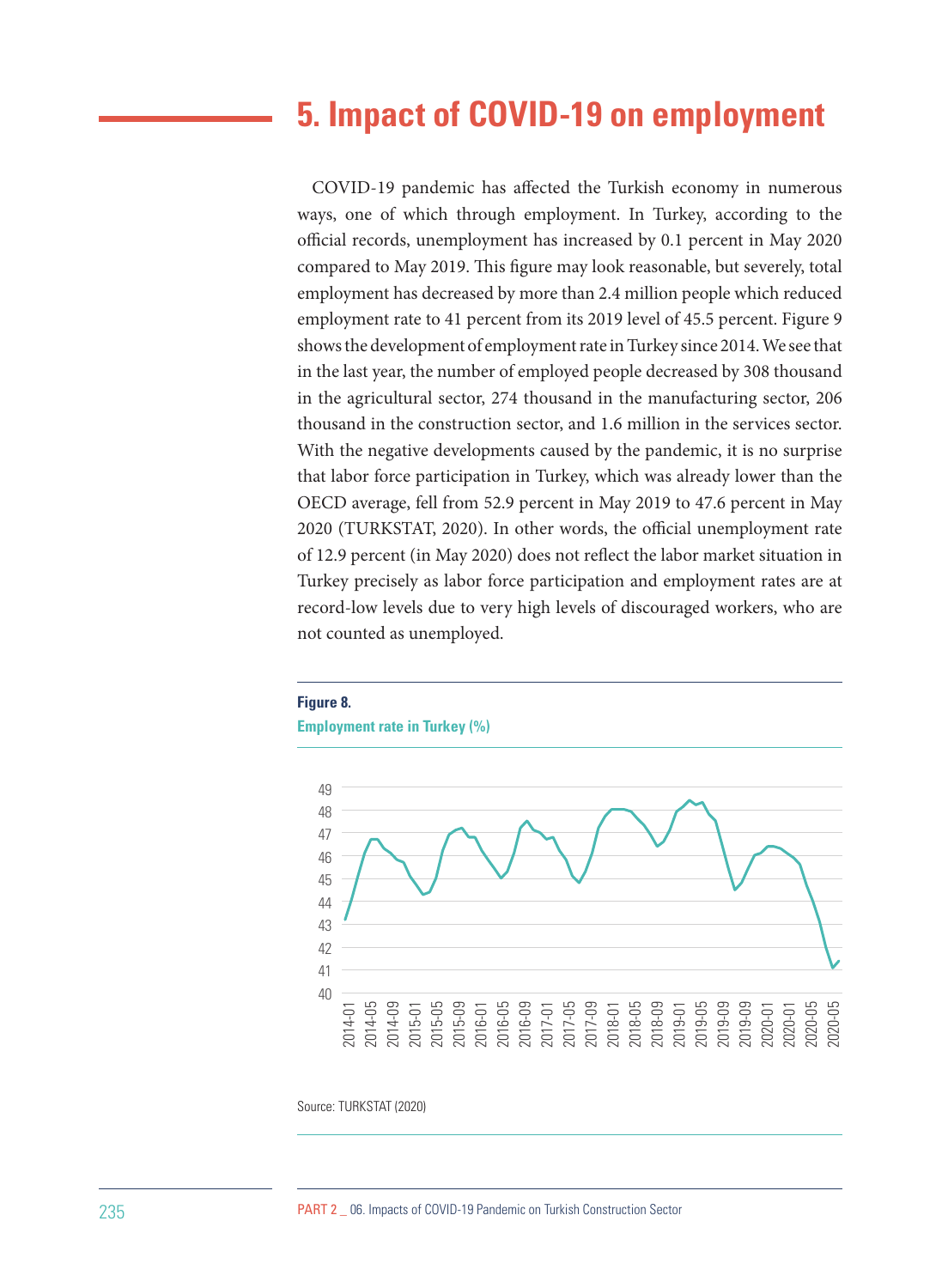Employment in the construction sector has been hit by the pandemic, but as explained above in this paper, the sector was already facing hard times since mid-2018. Employment in the sector fell from April 2018 to January 2019 by around 670 thousand. After a period of constant level of employment, the sector experienced another steep decline after October 2019, where employment fell from 1.64 million to 1.25 million only in six months (Figure 9). Some of this decline is caused by the pandemic, as reflected in the figures about the sector above.



Source: TURKSTAT (2020)

### **6. Conclusion**

COVID-19 pandemic has been shaking the global economy since March 2020, and although a recovery has been experienced during the summer months, it is expected that in the coming months the pandemic will hit a second wave and global production and supply chains will be harmed again. The countries who took early, appropriate and strong policy measures will be less affected than the others. Turkey is no exception; although Turkey has not been one of the very badly affected countries like USA, Brazil or Italy, its economy has significantly contracted during the pandemic. The construction sector has been one of the worst affected sectors of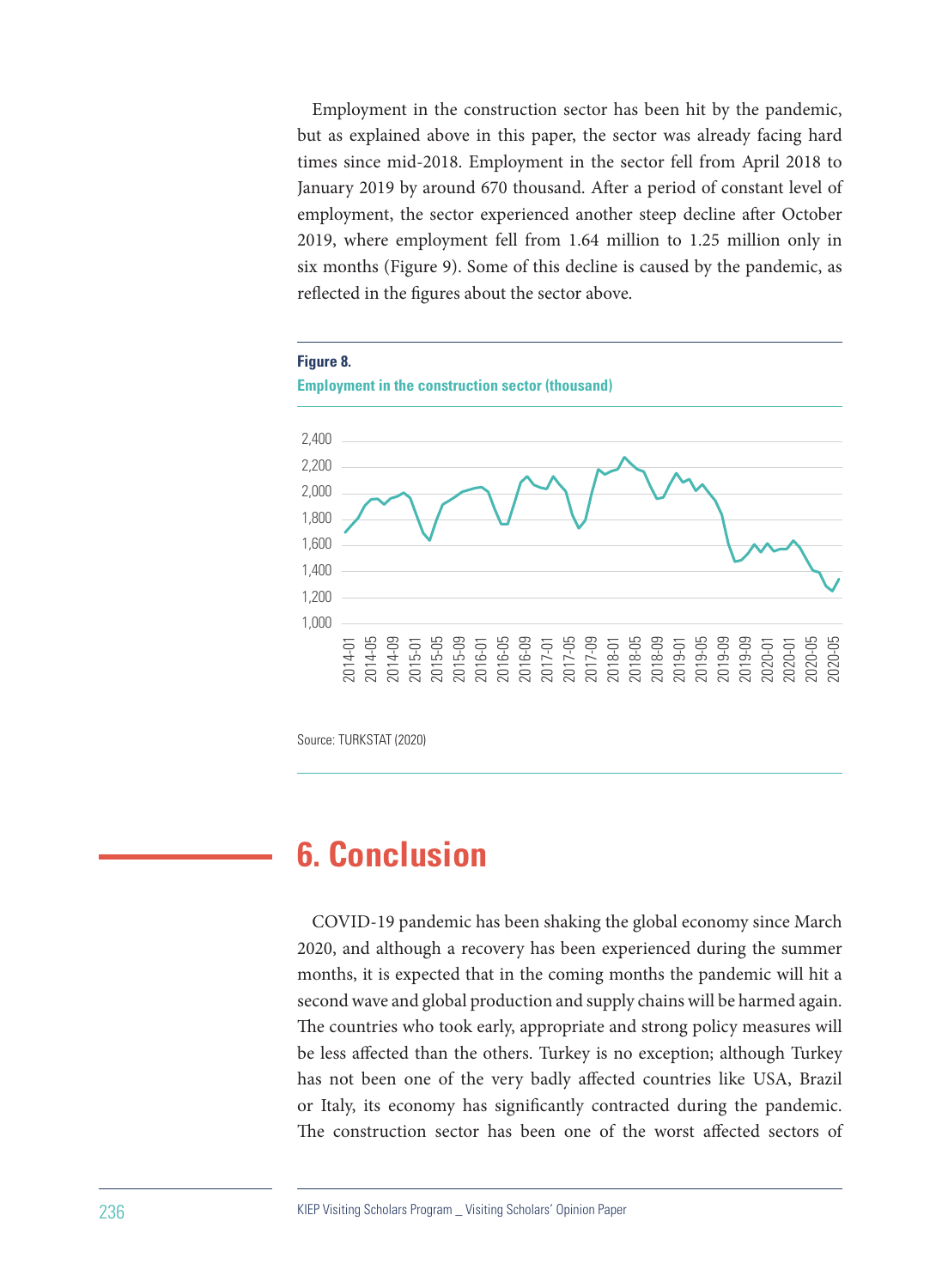Turkish economy. The recent data about the sector makes it clear that the construction sector was already in the course of a decline, but the negative conditions of the pandemic both in domestic and international markets made this decline steeper.

The policy response of Turkish policymakers to the crisis in the construction sector was lowering interest rates, reaching negative real rates for housing loans. This policy, combined with relative normalization of social and economic life during the summer led to a rapid upturn in the sector and increased optimism about the near future. However, limiting the policy response only to monetary measures would be ineffective and even harmful. In fact, this measure could be used for a very short period and when the loan rates came back to the CPI levels, housing sales experienced a sharp decline. Historically low interest rates made Turkey very vulnerable to exchange rate shocks; between June and the end of August, Turkish lira depreciated more than 10 percent against US dollar, making imported raw materials and intermediate goods that the construction sector depends on more expensive. In this respect, current policy measures in the construction sector may only be effective in the short term.

The sector needs sustainable policy measures, as soon as possible, in order to cope with the economic shocks of the COVID-19 pandemic, limiting the economic policies to the sector with lowering interest rates would be very short-sighted, further stimulus packages are urgently needed. As the employment statistics analyzed in this paper reveal, the construction sector lost around one million workers in the last two years and it would be reasonable to expect further losses as the situation worsens because of the pandemic. As the sector requires policies that give rapid results against the pandemic shocks, policies like debt restructuring and rescheduling to construction firms and income transfer policies to construction workers could create a better protection shield to the sector against the economic implications of the COVID-19 pandemic.